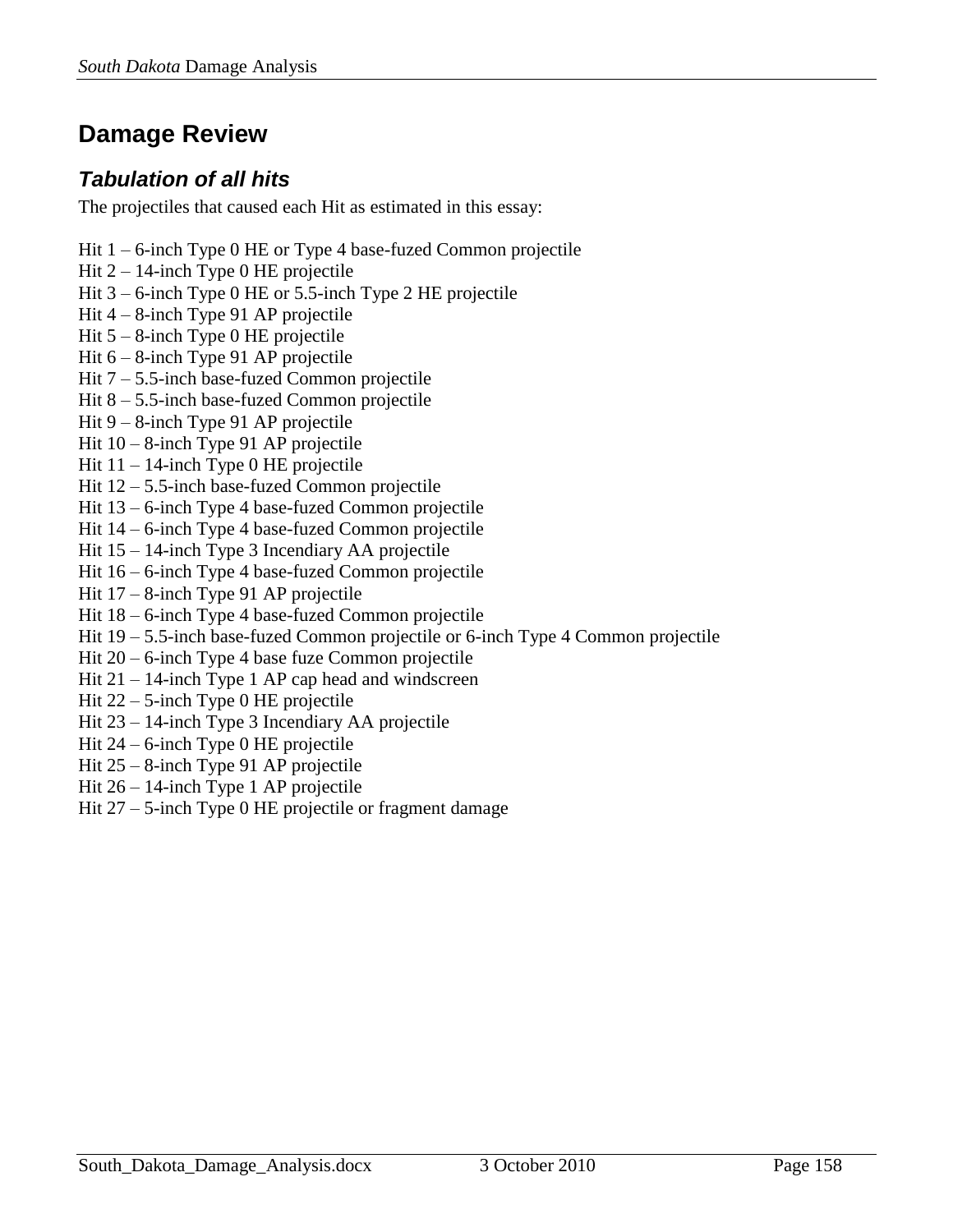

**Figure 118 – Hits on** *South Dakota* **as estimated by BuShips** Plate 1 from BuShips War Damage Report #57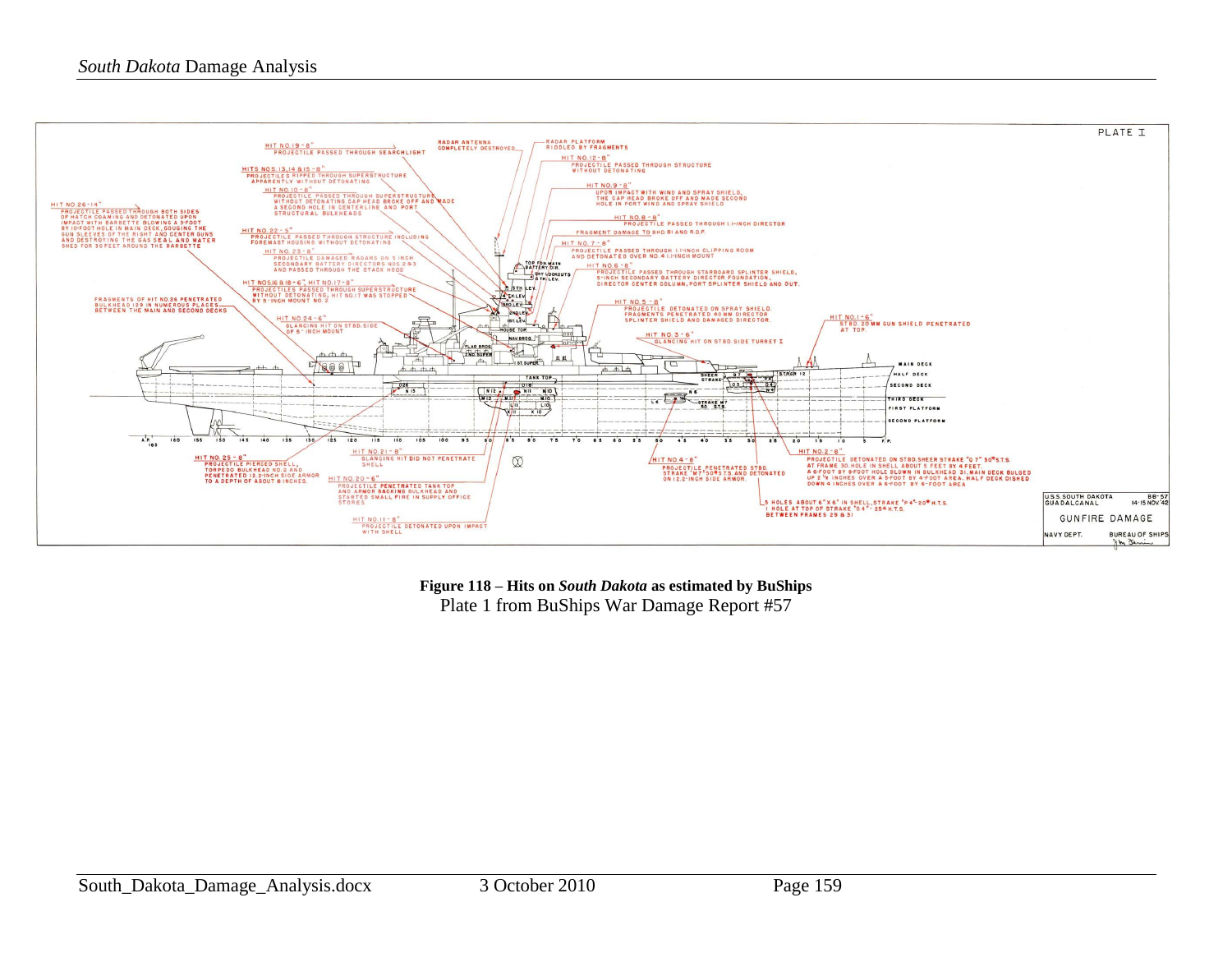

**Figure 119 – Hits on** *South Dakota* **as estimated by Lundgren and Okun** Numbering of Hits per BuShips War Damage Report #57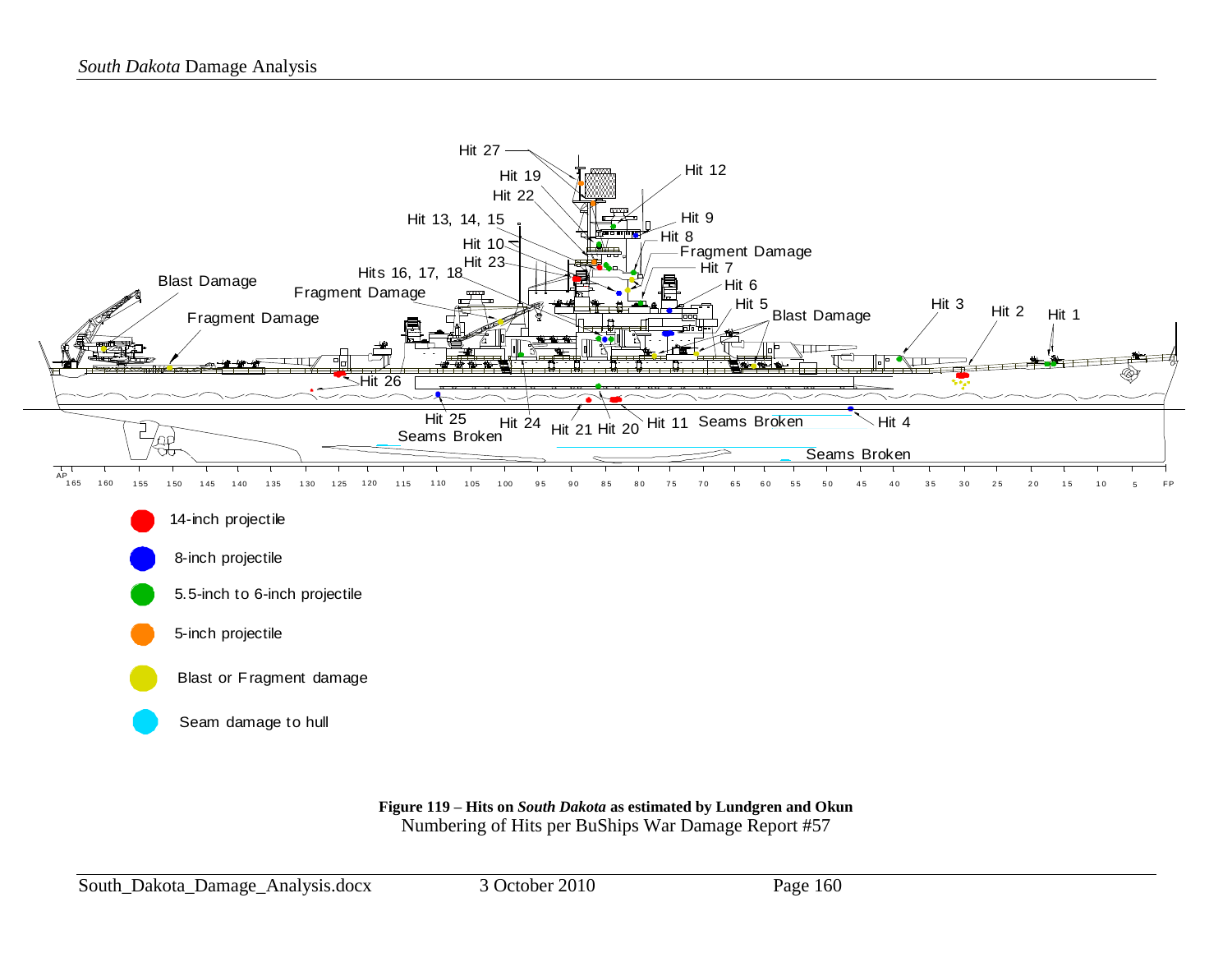# *Performance of Japanese Shells*

Both the BuShips' report and the *South Dakota*'s action report mention that many Japanese shells failed to properly detonate and thus the ship escaped more serious damage.

In reviewing all of the hits described in this essay, the authors found that the following ones did not have high-order detonations: Hits 1, 6, 8, 9, 10, 12, 13, 14, 15, 17, 19, 21 and 23.

Of these, Hits 15 and 23 were by 14-inch Type 3 Incendiary AA projectiles that broke apart and should not really be considered as duds. Hit 21 was made only by a cap head, so no explosive filler was involved and thus no possible detonation. Hits 1, 8, 9 and 19 were most likely from base-fuzed projectiles that did not hit anything thick enough or with significant mass to slow the projectile down or even activate the fuze.

Hit 6 and 10 were by 8-inch AP shells where their long fuze delay prevented detonation while they were still within the ship's structure. This sort of lack-luster performance was quite common in other actions where the Japanese used AP projectiles with long fuze delays.

Hits 12, 13 and 14 were from 5.5-inch and 6-inch shells that were duds, possibly due to mercury fulminate decay in storage as reported by the post-war US Naval Technical Mission.<sup>111</sup>

Hits 4 and 25 produced low-order detonations. These both struck the main belt and probably both suffered from shatter, which may be the reason why they did not explode properly.

The one hit that failed to detonate that is hardest to explain is Hit 17, which was the 8-inch shell that the crew found on deck after the battle. This shell should have detonated given what it hit as it passed through the ship. In reviewing this hit, the authors have re-examined Japanese methodology for testing their shells and fuzes. It would appear that the very long (0.4-second) delay elements in Japanese Type 91/1 AP projectiles were not resistant to being slammed around sideways due to high projectile yaw, since the shells were only tested at 20 degrees obliquity against single 2/3rds-caliber thick face-hardened plate for their larger caliber shells, and against roughly the same thickness of homogeneous armor for their 6.1 inch and 8-inch caliber shells. In the case of the 6.1-inch and 8-inch Type 91 AP shells, the Japanese also tested them for hits up to 45 degrees obliquity, but only against rather thin, single homogeneous armor plates. This means that they did not think to test their designs for multiple impacts against thin plates. If you do not test for something, then you can be fairly sure that if that something happens that there is probably going to be a high chance of failure – in this case the brittle black powder pellet being subject to high sideways shock forces again and again in quick succession from all sides as the highly yawed shell hits several plates one after the other at different sideways angles (up-down, left-right, tilted in-between as the shell nose nutates) during the time that the pellet is burning down. This is one possible reason that the 8-inch Type 91 AP shell fuze in Hit 17 did not go off. The other possible reason is that the plates that the shell struck were just not thick enough to set off the fuze and by the time the shell hit the plate on the back of the port-side 5-inch twin gun mount, which was thick enough, the projectile was moving so slowly that even that impact shock was too weak to activate the fuze. This might especially be the case as the shell was so highly yawed that the impact force on the firing pin was not down the shell's centerline but as much sideways as lengthwise, thus jamming the firing pin (like those US torpedo firing pins that didn't work right).

 $\overline{a}$ <sup>111</sup> U.S. Naval Technical Mission to Japan Report O-17 Japanese Projectile Fuzes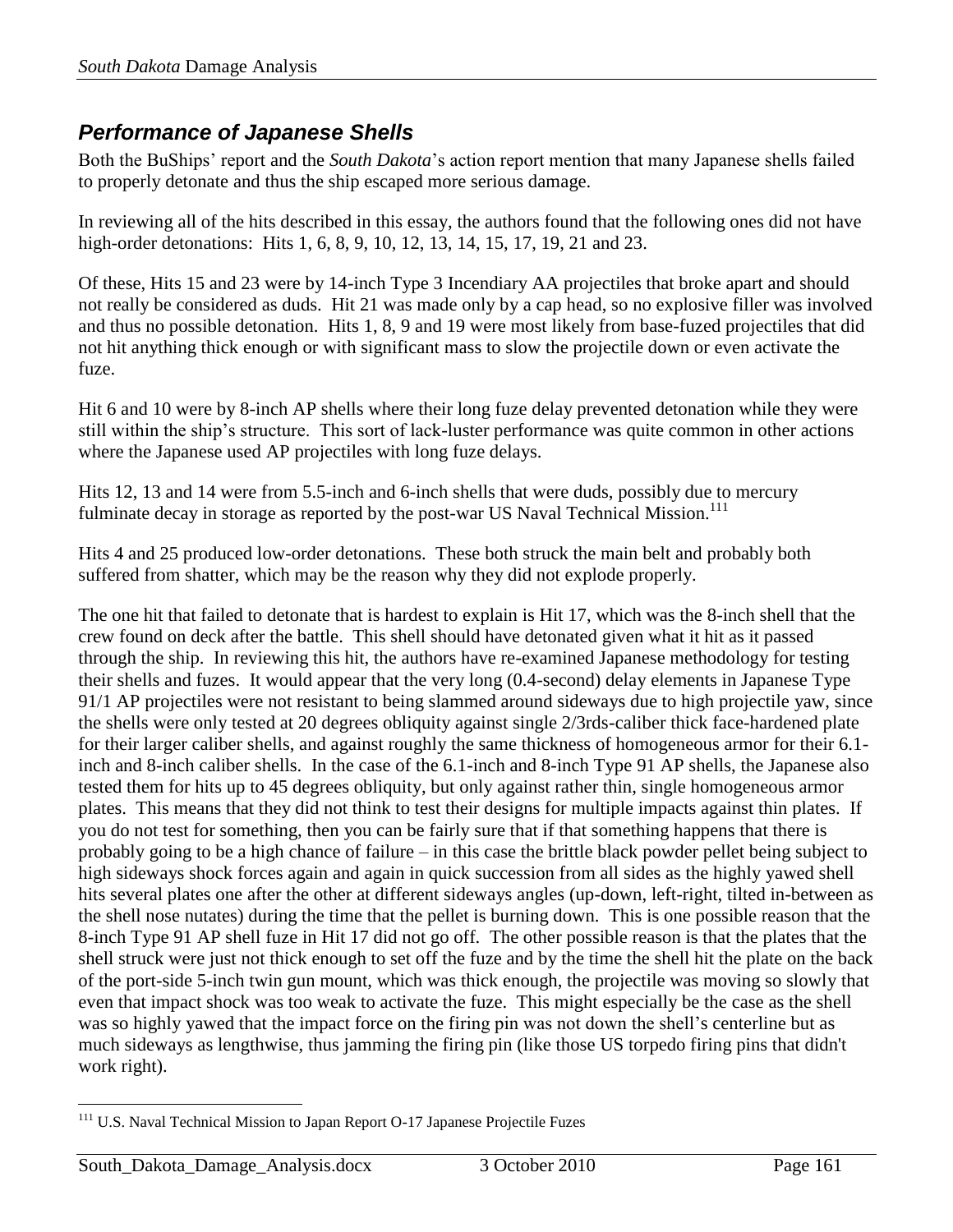This may be true for other dud shells 8-inches and up, as some of these hits on *South Dakota* were against plate too thin to reliably set off the base fuze and the black powder delay was perhaps not always reliable when knocked around by more than one plate hit (even thin plates) while burning.

The US Mark 21 base fuze used the primer explosion to jam the entire mechanism into a locked position during the rest of the 0.033-second delay, due to these heavy forces during oblique impact, but this would also work against hitting spaced plates. This was almost certainly due to failures with previous base fuzes when tested under more realistic conditions (higher obliquity, thicker plates, and/or multiple impacts during the delay time).

The following hits did detonate: Hits 2, 3, 4, 5, 7, 11, 16, 18, 20, 22, 24, 25, 26, and 27. Of these, the following were definitely high order detonations: Hits 2, 3, 5, 7, 11, 16, 18, 20, 22, 24, 26 and 27. However, only Hits 2, 5, 11 and 26 were by large-caliber shells. All of the rest were from 6-inch or smaller-caliber projectiles. Hits 2, 5 and 26 are very noticeable as having struck above deck or very close to the main deck. Hit 11, being close to waterline, was probably not as noticeable. When the BuShips' report notes that they found three high order detonation hits, we would believe that they counted Hits 2, 5 and 26. These are also the ones that produced the largest holes in the ship.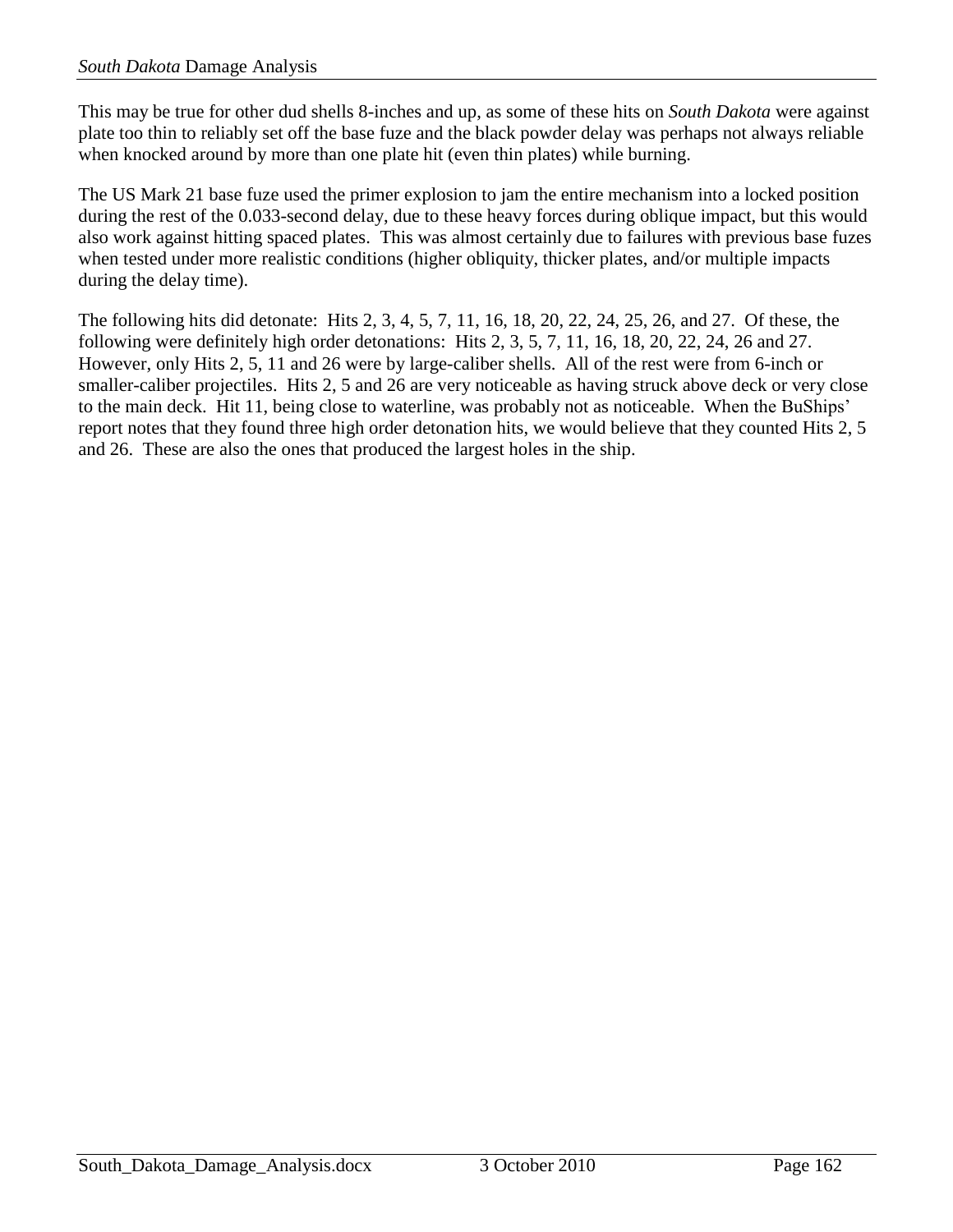# **Summary**

## Robert Lundgren:

The story of *South Dakota*'s battle damage developed like a murder mystery as we found new information on just how the battle actually happened. As we stitched together more information concerning *Kirishima* and discovered that she had opened fire long before the heavy cruisers and that Japanese records show that she had hit on her first salvo in *South Dakota*'s superstructure, with multiple men all observing the same event from various ships, I started to wonder what they actually saw and could it be true.

For example, Admiral Lee saw *South Dakota* being hit and sent messages asking her if she was OK at 0049, which was one minute after the Japanese light cruisers opened fire. He witnessed her veering south at 0054, so he was fully aware that she was taking fire long before *Washington* opened fire at 0100. This is important in that it tells us that the times listed in *South Dakota*'s report are accurate. But, if these are accurate, then a question formed as to how the BuShips report in 1947 could be accurate in stating that her Radar Plot was ripped by 8-inch shells as that damage was inflicted at a time before any 8-inch shells were ever fired. Having found this discrepancy, then the next question was; were there other inaccuracies in the BuShips report? The more I rummaged through this report, the ship's own concurrent damage reports and the Japanese reports, the more it seemed that the conclusions in the BuShips' report could no longer be taken for granted. I found that I needed to gather up all the clues and put them in some sort of order so that a new analysis of *South Dakota*'s damage could be created.

My major contribution for this essay was in finding this new information and finding the inconsistencies among the various documents. However, it is Nathan Okun who provided the expertise to determine the type of shells that may have caused the damage. As Nathan works for NAVSEA (though this historical study is not related to his job there), which at one time was BuShips, it is fitting that he participate in this re-examination of *South Dakota*'s battle damage.

The physical evaluation of her damage as described in this essay now confirms what the Japanese witnessed and reported this night. Documentation from both United States and Japanese sources can now be seen to support each other so that when placed together this battle can now be placed into context as it has never been done before.

Overall, the *South Dakota* class battleships were tough ships. Their internal armor arrangement meant that Japanese AP shells faced a complex set of defenses that would typically remove their nose ballistic and AP caps before they struck the armor plates. The side shell of these ships was strong enough to limit the damage of even the largest Japanese HE caliber shells fired at point blank range. At Guadalcanal, the "All-or-Nothing" armor system worked as her designers intended in limiting structural damage and keeping the ship's fighting capacities intact.

USS *South Dakota* was hit by 26 or possibly 27 shells when we add the shell making a direct hit on the Radar platform (Hit 27). Between the cruisers, destroyers and *Kirishima*'s secondary battery, the Japanese hit an estimated 13 to 14 times with 5-inch to 6-inch shells. The heavy cruisers *Atago* and *Taka*o between them contributed at least seven 8-inch shell hits. *Kirishima* added another six hits from her main battery. Considering that *Kirishima* may have suffered as many as twenty 16-inch hits in a five to seven minute time span,<sup>112</sup> losing 50% of her main battery from gunfire and associated destruction, she

 $\overline{a}$ <sup>112</sup> See [The Battleship Action 14-15 November 1942](http://www.navweaps.com/index_lundgren/Battleship_Action_Guadalcanal.pdf)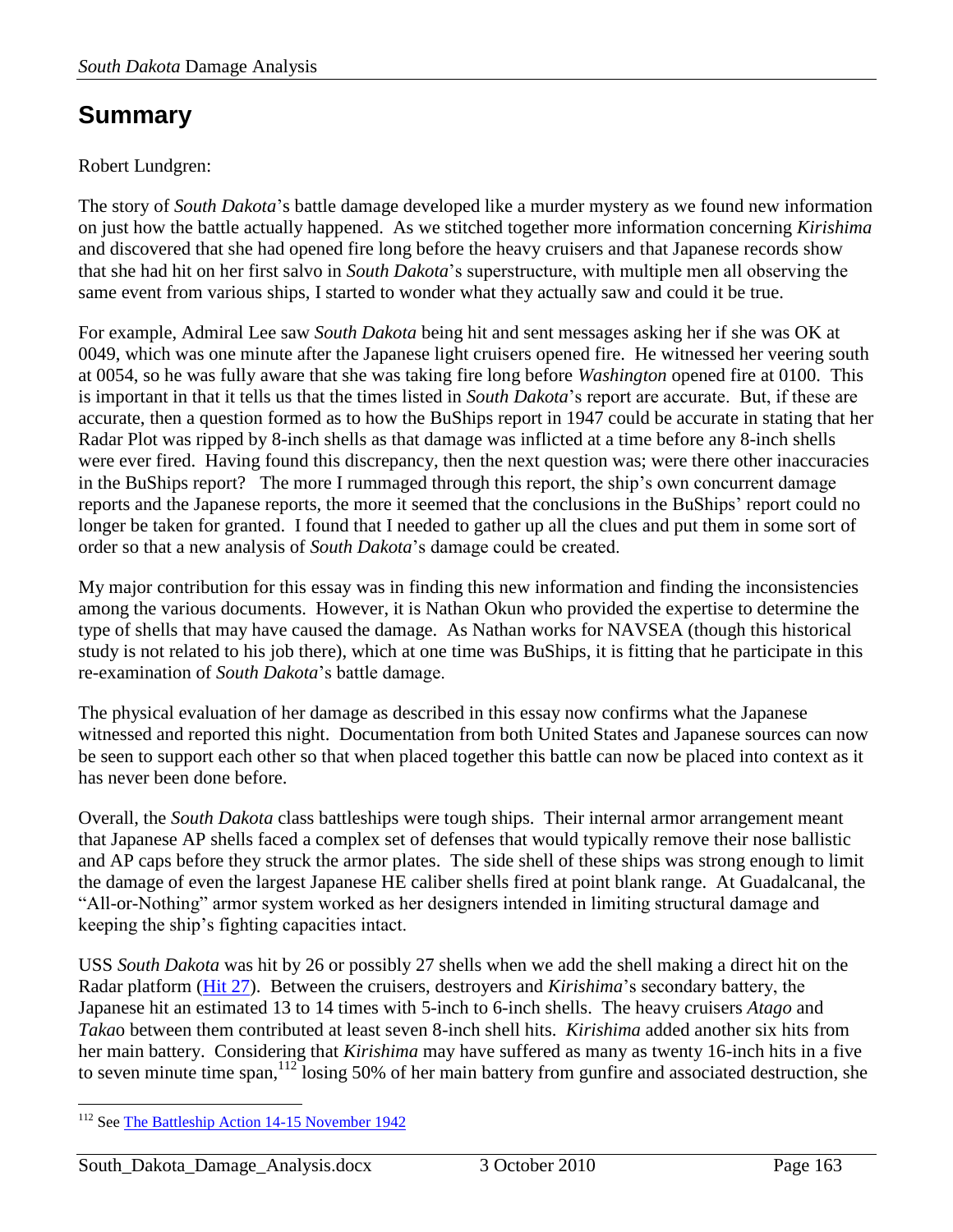did well to score this many hits. However, the performance of *South Dakota*'s armor shows just how well she was designed and built to survive damage even when involved in a night fight at point blank range.

In a larger context, the importance of this battle should not be underestimated in any study of US Naval History. Japan chose war instead of a diplomatic solution primarily based upon the belief that her military forces could decisively defeat the US Navy in a short, limited war. The Japanese believed that this defeat would shock the US public into accepting the Japanese gains from this war and that they would not want to face an extended campaign to win back captured territories. The Japanese Government knew prior to hostilities that a long war with the US and its vast industrial power could not be won and they understood that it was imperative that Japan win quickly before the US industrial capacity could take effect. Unfortunately, when the time came to finish the US fleet in November 1942, Admiral Yamamoto failed to understand just how limited were the US resources at that moment. His November offensive was poorly planned and failed to take advantage of the Japanese superior numbers in ships at a time when his US counterpart Admiral Halsey was committing his last three capital ships (USS *Enterprise,* USS Washington and USS South Dakota) to battle in order to hold Guadalcanal.<sup>113</sup> After the battles of 12 to 15 November 1942 where the battleships *Hiei* and *Kirishima* were sunk, Admiral Yamamoto lost his will to continue the struggle for Guadalcanal and withdrew the Combined Fleet far back in preparation for a long war that he already knew was impossible to win. The November Naval Battles around Guadalcanal decisively changed the course of the Pacific War in favor of the US and thus decided the fate of Japan.

 $\overline{a}$ 

<sup>&</sup>lt;sup>113</sup> The Naval Battles of Guadalcanal took place from 11 November through to 15 November 1942. USS *Enterprise* (CV-6) played a pivotal role in sinking *Kirishima*'s sister ship *Hiei,* as well as 7 of the 11 troop transports bringing in Japanese reenforcements, on the days leading up to the final night battle carried out by USS *Washington* and USS *South Dakota*. When the Naval Battle of Guadalcanal began, both *Enterprise* and *South Dakota* still carried battle damage suffered on 26 October 1942 during the Naval Battle of Santa Cruz. The tactical situation at Guadalcanal was considered to be so critical that neither ship could be sent out of the war zone for repairs.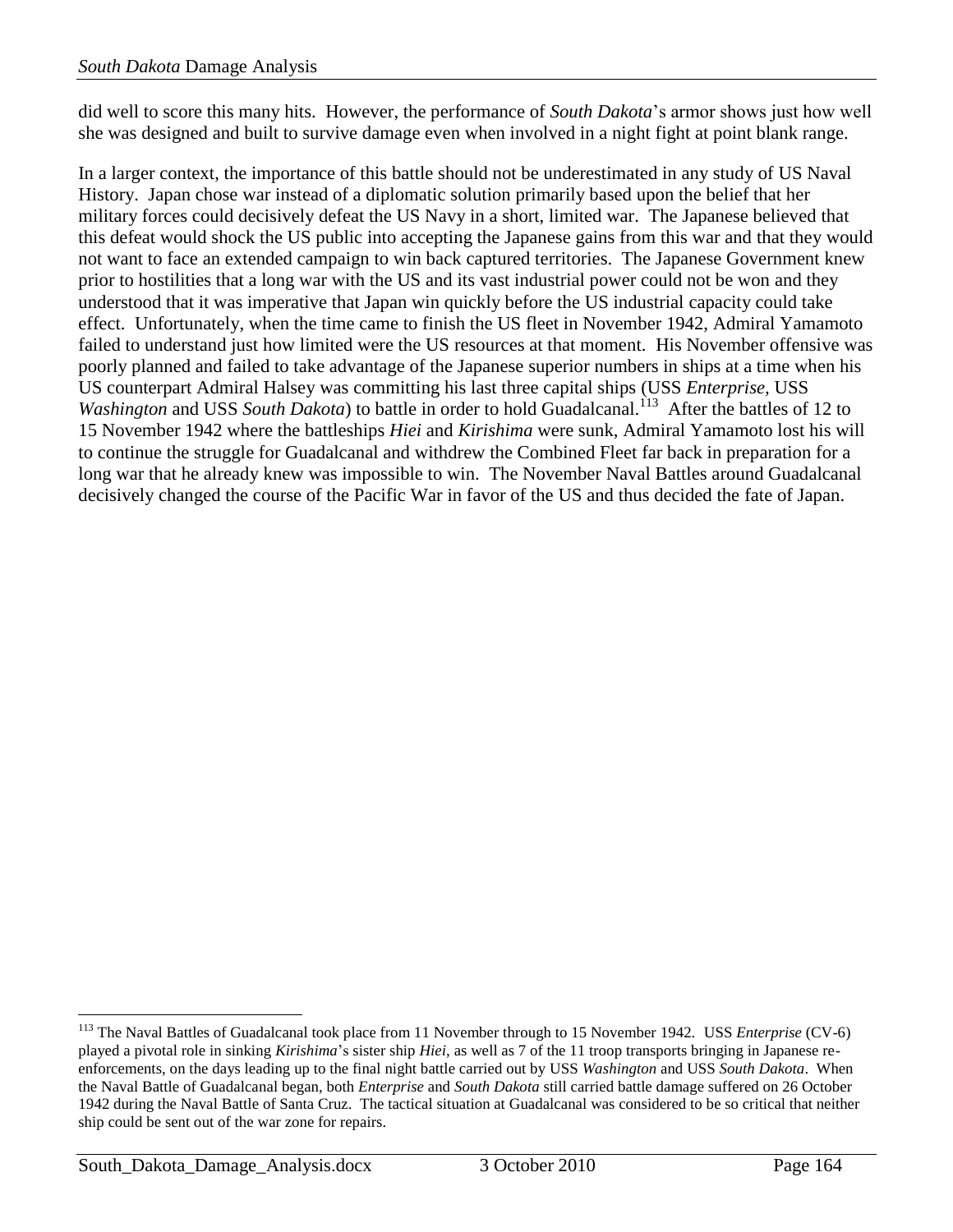# **Bibliography**

# PRIMARY SOURCES

### **Official Documents**

Bureau of Ordnance (BuOrd), OP 1667, Japanese Explosive Ordnance

Bureau of Ships (BuShips)

- War Damage Report No. 57, 1 June 1947. U.S.S. SOUTH DAKOTA (BB57), Gunfire Damage, Battle of Guadalcanal, 14-15 November 1942
- Builder plans for USS *South Dakota*

Reports of the U.S. Naval Technical Mission to Japan

- O-17 Japanese Naval Projectile Fuzes
- O-19 Japanese Projectiles General Types
- O-25 Japanese Explosives
- O-47(N1) Japanese Naval Guns and Mounts, Article 1 Mounts under 18"
- O-54(N) Japanese Naval Guns

Japanese Action Reports

- *Atago* Direct Action Report No. 8, 12 to 14 November 1942 (submitted 18 November 1942)
- *Ikazuchi* Direct Action Report, 14 to 15 November 1942 (submitted 15 November 1942)
- *Kirishima* Brief Action Report JT 1, National Archives
- *Sendai* Brief Action Report JT1, National Archives
- *Takao* Brief Action Report JT 1, National Archives

United States Action Reports and Deck Logs

- Admiral W.A. Lee. Report of Night Action Task Force 64 Night of November 14-15, 1942
- USS *South Dakota*. Action Report, night engagement 14-15 November, 1942, with Japanese naval units, off Savo Island.
- USS *Washington*. Action Report, Night of November 14-15, 1942.
- USS *Washington*. Deck Logs Night Action 14-15 November 1942

United States Strategic Bombing Survey, Interrogations of Japanese Officials, Interrogation Nav No. 33, USSBS No. 138, Interrogation of [LCDR Tokuno Horishi](http://www.ibiblio.org/hyperwar/AAF/USSBS/IJO/IJO-Bio.html#tokuno)

# SECONDARY SOURCES

## **Books (English)**

Campbell, John. *Naval Weapons of World War Two*. Conway Maritime Press, 1985.

Dull, Paul S. *A Battle History of the Imperial Japanese Navy 1941-1945*. Naval Institute Press, 1978.

Evans, David C. and Mark R. Peattie. *Kaigun*. Naval Institute Press, 1997.

Frank, Richard B. *Guadalcanal*. Penguin Books, 1990.

Garzke, William H. and Robert O. Dulin, Jr. *Battleships: United States Battleships*. Naval Institute Press, 1995.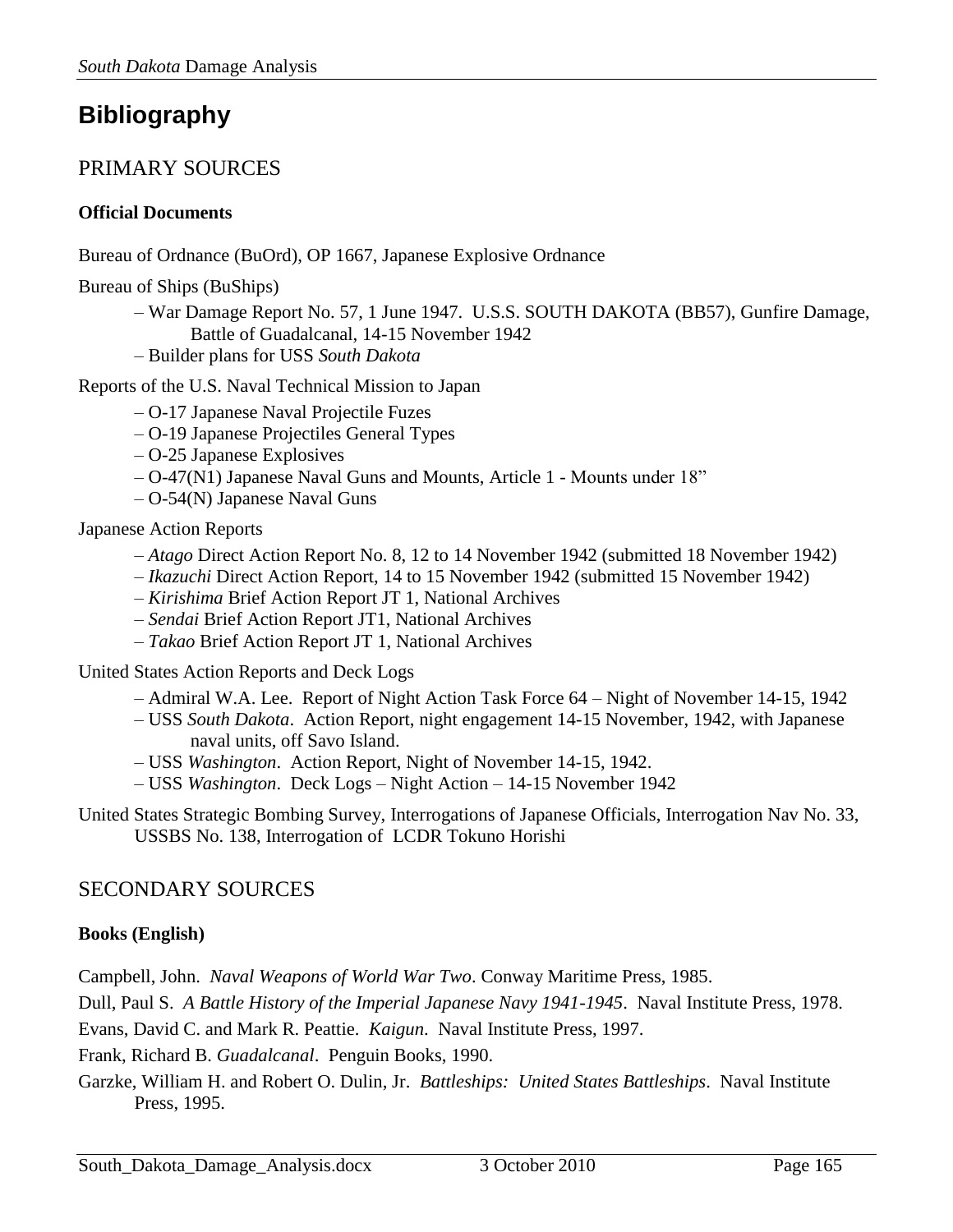Grace, James W. *The Naval Battle of Guadalcanal: Night Action, 13 November 1942*. Naval Institute Press, 1999.

Hammel, Eric. *Guadalcanal: Decision at Sea*. Crown Books, 1988.

Lacroix, Eric and Linton Wells II. *Japanese Cruisers of the Pacific War*. Naval Institute Press, 1997.

Skulski, Janusz. *The Heavy Cruiser* Takao. Naval Institute Press, 1994.

#### **Books (Japanese)**

Handō, Kazutoshi (ed.). *Nippon Gunkan Senki* [Battle Records of Japanese Warships]. Bunshun Bijuaruhan, 1996.

*Kaigun Hōjutsu-shi* [The History of Naval Gunnery]. *Kaigun Hōjutsu-shi Kankōkai*, 1975.

- *Shikikan-tachi no Taiheiyō Sensō* [Pacific War as Described by the Senior Officers]. Kōjinsha NF Bunko, 2004.
- Toyoda, Jō. *Kūbo Shinano no Shōgai Yonhon no Hibashira: Kōsoku Senkan Yūsenki* [Four Pillars of Fire: The Battle Records of Fast Battleships]. Shūeisha Bunko, 1979.

Yoshimura, Akira. *Senshi no Shōgensha-tachi* [Witnesses of the Pacific War]. Bunshun Bunko, 1999. Gakken Pacific War Series:

– Vol. 5. *Soromon Kaisen* (The Solomons Campaign), 2000.

– Vol 6 *Shitō Gadarukanaru* (Deadly Battle for Guadalcanal), 2000.

– Vol. 21 *Kongō-gata Senkan* (*Kongō* Class Battleships), 1999.

### **Articles (English)**

Lengerer, Hans. "The *Kongō* Class" *Contributions to the History of Imperial Japanese Warships*, No. 2, March 2007, pp 18-30; No. 3, Sep. 2007, pp 25-44.

Lundgren, Robert. *[The Battleship Action 14-15 November 1942](http://www.navweaps.com/index_lundgren/Battleship_Action_Guadalcanal.pdf)*

Okun, Nathan.

- [TABLE OF METALLURGICAL PROPERTIES OF NAVAL ARMOR & CONSTRUCTION](http://www.navweaps.com/index_nathan/metalprpsept2009.htm)  [MATERIALS](http://www.navweaps.com/index_nathan/metalprpsept2009.htm)
- [MISCELLANEOUS NAVAL-ARMOR-RELATED FORMULAE](http://www.navweaps.com/index_nathan/Miscarmr.htm)
- *Kirishima*['s Hit on South Dakota](http://www.navweaps.com/index_tech/tech-092.htm)
- [Underwater Projectile Hits](http://www.navweaps.com/index_tech/tech-041.htm)

#### **Articles (Japanese)**

Kobayashi, Michio. "*Senkan 'Kirishima' no Saigo* [The Last of Battleship *Kirishima*]." *Saiaku no Senjō Gadarukanaru Senki*, 1987, pp 350-361.

Yoshino, Kyûshichi. "*Senkan 'Kirishima' no Saigo* [The Last of Battleship *Kirishima*]." *Maru Extra Vol. 10*, May 1998, pp 54-57.

#### **Naval Memorials**

USS *Alabama* Memorial Park, Mobile, Alabama

Special Thanks to Bill Tunnel of USS *Alabama* for all his help